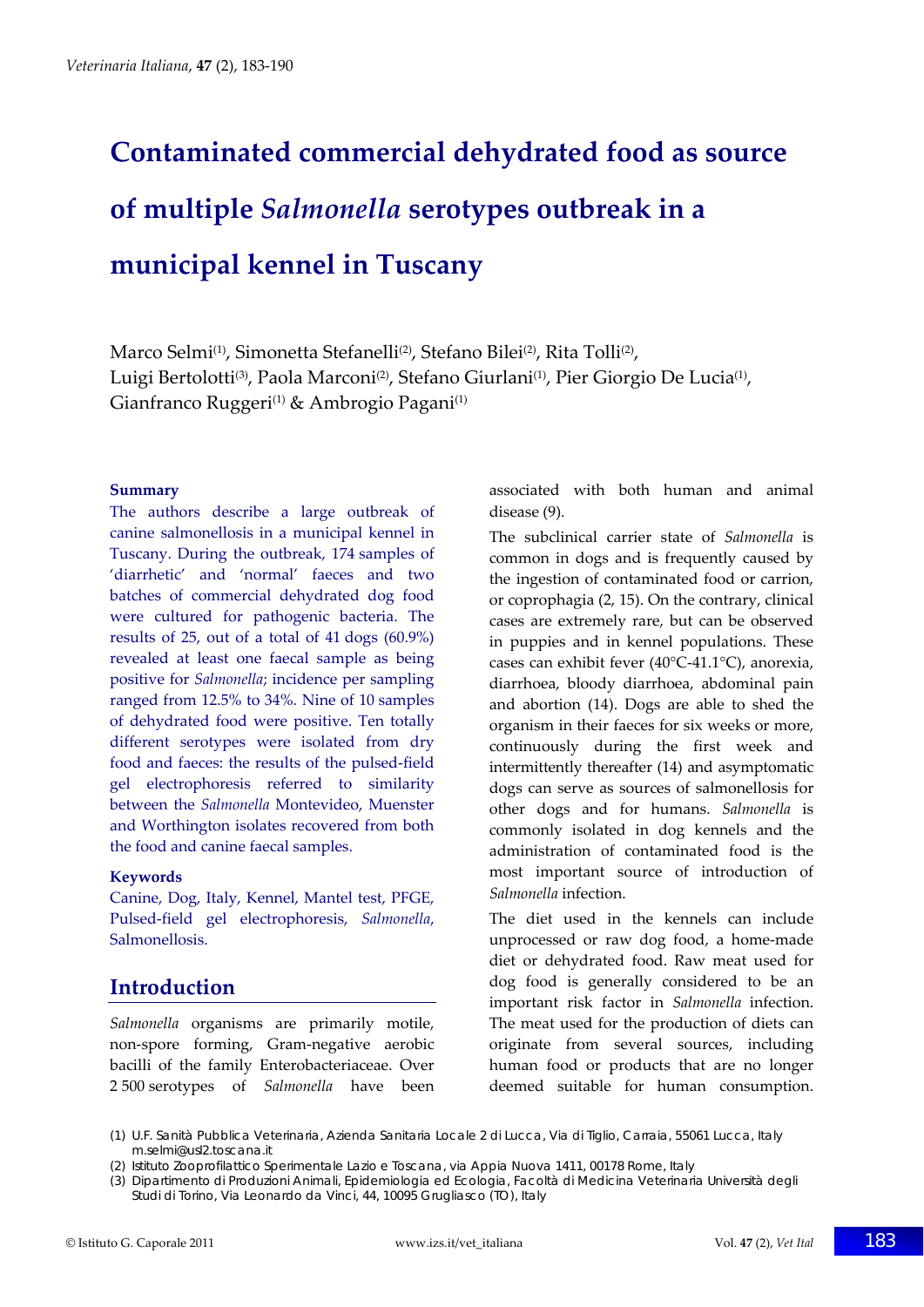Often, these diets do not undergo any form of heat processing or sterilisation and existing bacteria can be present at the time of consumption. The risk of salmonellae shedding by dogs fed with a raw food diet including meat contaminated with salmonellae has been widely demonstrated (2, 7). Dehydrated food is generally considered to be less hazardous as it is easier to administer and to preserve. However, animal-derived products are often contaminated with salmonellae and the dehydration procedure might not be effective in eliminating the organism. Furthermore, these procedures provide an opportunity for food to be contaminated by the environment, from workers who might be carrying or might be infected by the organism. Contaminated dehydrated dog food is reported to be responsible both for outbreaks in kennels (18) and as a potential source of human *Salmonella* infections through handling of pet foods and treats (1, 3, 19). This aspect highlights the risk of infection for dogs and owners who handle dog food. Furthermore, if a dry diet is used, this should be reported to public health officials when interviewing human cases of salmonellosis.

In Italy, an extensive study of the prevalence of *Salmonella* infections in kennel dogs has never been conducted. However, Corradini and colleagues (5) reported that the 7.16% of a total of 2 138 faecal samples collected from dogs yielded 30 different serotypes of *Salmonella*, confirming the fact that the canine subclinical carrier state is common across Italy. According to these data, the expectation of prevalence of salmonellosis in a kennel is close to the level of 15% reported by other authors (8). However, the prevalence in kennels can vary (8, 14), depending on the opportunities of transmission that relate to type of diet, structural features (i.e. density of dogs, availability of a common area, presence of isolation rooms, etc.) and kennel management (i.e. veterinary care, sanitation programmes, monitoring of new arrivals).

Our study covered a *Salmonella* outbreak that showed unexpected health risks of multiple serotype infection for dogs that consumed

commercial dry food. We studied the risk of dogs being infected by carriers and by the environment, in relation to direct transmission from the diet. We analysed space-time clustering and the restriction patterns identified by pulsed‐field gel electrophoresis (PFGE) to establish the degree of similarity between the strains isolated from the diet and those circulating in the kennels.

# **Material and methods**

## **Case history**

Lucca's municipal kennel, situated in north‐ western Tuscany, is a modern, solid brick/block construction (Fig. 1) managed by the Italian Organization for Animal Protection (*Ente Nazionale Protezione Animali*: ENPA). It has 36 single boxes that are usually occupied and four rooms that are used for isolation and the nursery; a common green exercise area is also available. The kennel fills the role of 'animal control office' for seven cities in the Province of Lucca and houses approximately 300 dogs each year.



Figure 1 Lucca's municipal kennel situated in northwestern Tuscany

In December 2007, several dogs housed at the municipal kennel of Lucca had profuse and often hemorrhagic diarrhoea, in the absence of any other clinical signs. Routine analyses for parasitic research in faeces gave negative results. Subsequently, on 31 December, new faecal sampling was performed on 5 symptomatic dogs to detect *Salmonella* spp.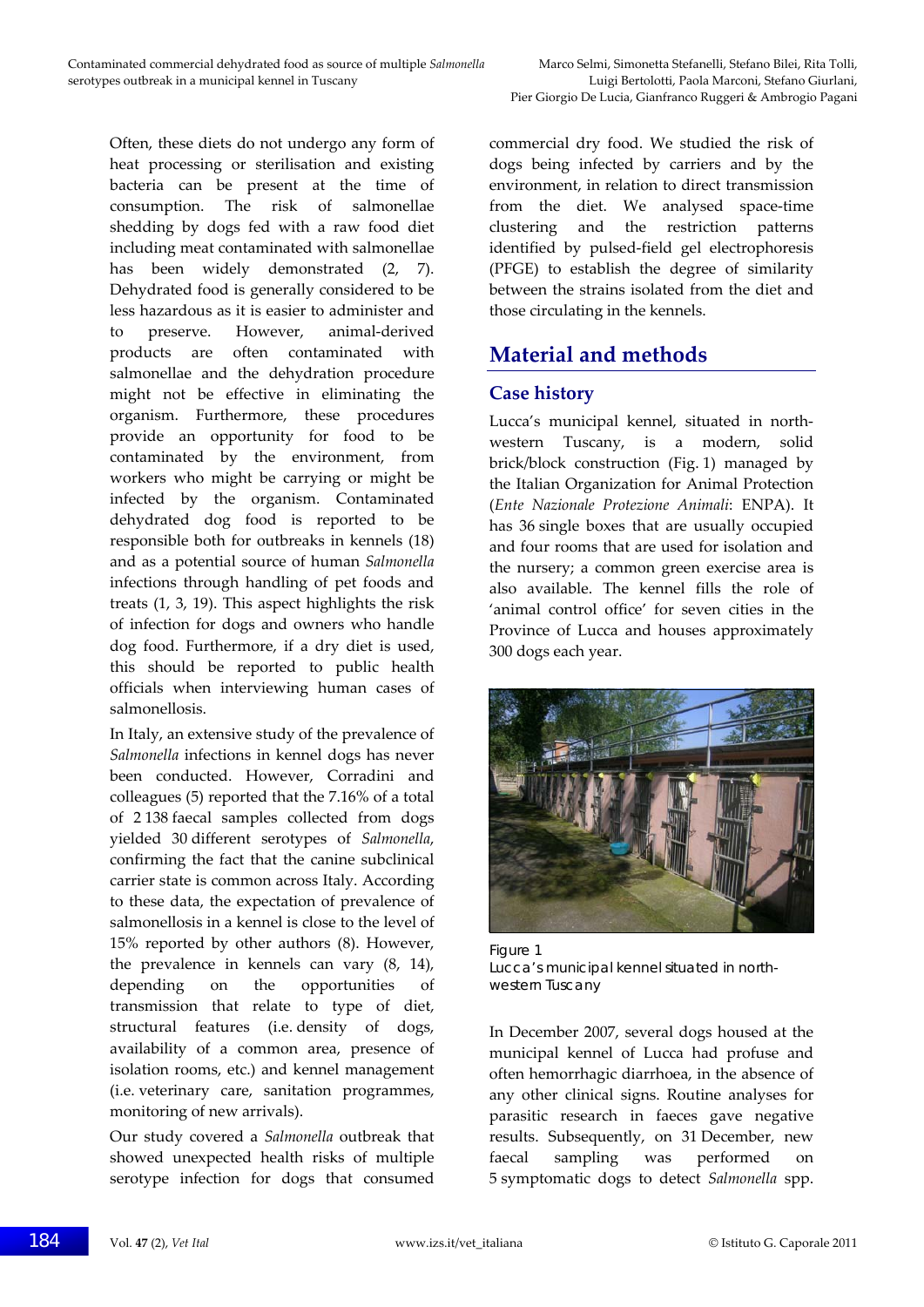Pier Giorgio De Lucia, Gianfranco Ruggeri & Ambrogio Pagani

and *Salmonella enterica* was detected in 4 of the 5 samples collected.

As soon the outbreak was reported, the kennel was closed by‐law (10 January 2008). At that time, 41 dogs were housed in the kennel and were confined to their own shelters. Thirty‐five of the 41 dogs were confined in individual shelters, but three shelters (Box 3, CP and CA) housed two dogs each (Fig. 2).



#### Figure 2

Localisation of *Salmonella*-positive canine samples

Collection times are indicated for each shelter Rooms A, B, CA and CP are used for isolation, nursery and infirmary

## **Collection of specimens**

During the study, four sampling sessions were performed about every 14 days (from 11 January to 27 February 2008), using the same sampling method each time. Faecal samples (including blood or mucus, if present), were collected from the floor of the shelters using the scoop inside the lid of a sterile container and refrigerated for no longer than 24 h until laboratory analysis. Faecal samples were collected as pooled samples in the three shelters that housed 2 dogs and in the event of a positive result both dogs were considered responsible for shedding the micro‐organism.

Two different batches of the commercial dehydrated dog food were sampled from unopened packages on 11 January and 14 February 2008. The first batch covered the feeding period from 25 December to 7 February and the second from 8 to 13 February. In line with Annex VII of the European Council Regulation EC 1774/2002 (6), official sampling criteria were used and five different packages were tested for each lot. At least 200 g samples were delivered to the laboratory in sterile containers. Prior to 25 December, a different batch of food of the same brand was in use, but was not tested.

Stool cultures were taken from personnel and veterinarians working in the kennels.

## *Salmonella* **identification and serotyping**

Each faecal sample was cultured for *Salmonella* in accordance with the *Manual of diagnostic tests and vaccines for terrestrial animals* (21). The isolation of salmonellae from commercial dehydrated dog food was conducted in accordance with ISO 6579:2002 (10) and ISO 6579:2002/Amd 1:2007 (11). All strains were identified biochemically using the miniaturised commercial system BioMérieux API 20E test and serological identification with commercial antisera in accordance with the White‐Kauffmann‐Le Minor scheme.

*Salmonella* isolates were serotyped and tested for susceptibility to 14 antimicrobials using the relevant Clinical and Laboratory Institute Standards (4).

The PFGE method was the standard in use at the Centers for Disease Control and Prevention (CDC) in the Pulse‐Net project (17), using XbaI restriction enzyme. Analysis of PFGE patterns was performed using a Bionumerics version 4.1 software package (Applied Maths, Sint Martens‐Latem) with 1% tolerance and 1% optimisation. *Salmonella* serotype Braenderup strain (ATCC H9812) was used as a reference standard. Dice similarity coefficients and an unweighted pair group method with averages (UPGMA) were used to calculate similarity coefficients. The pulsotypes were considered to be highly correlated with a similarity index that exceeded 80%, according to the criteria in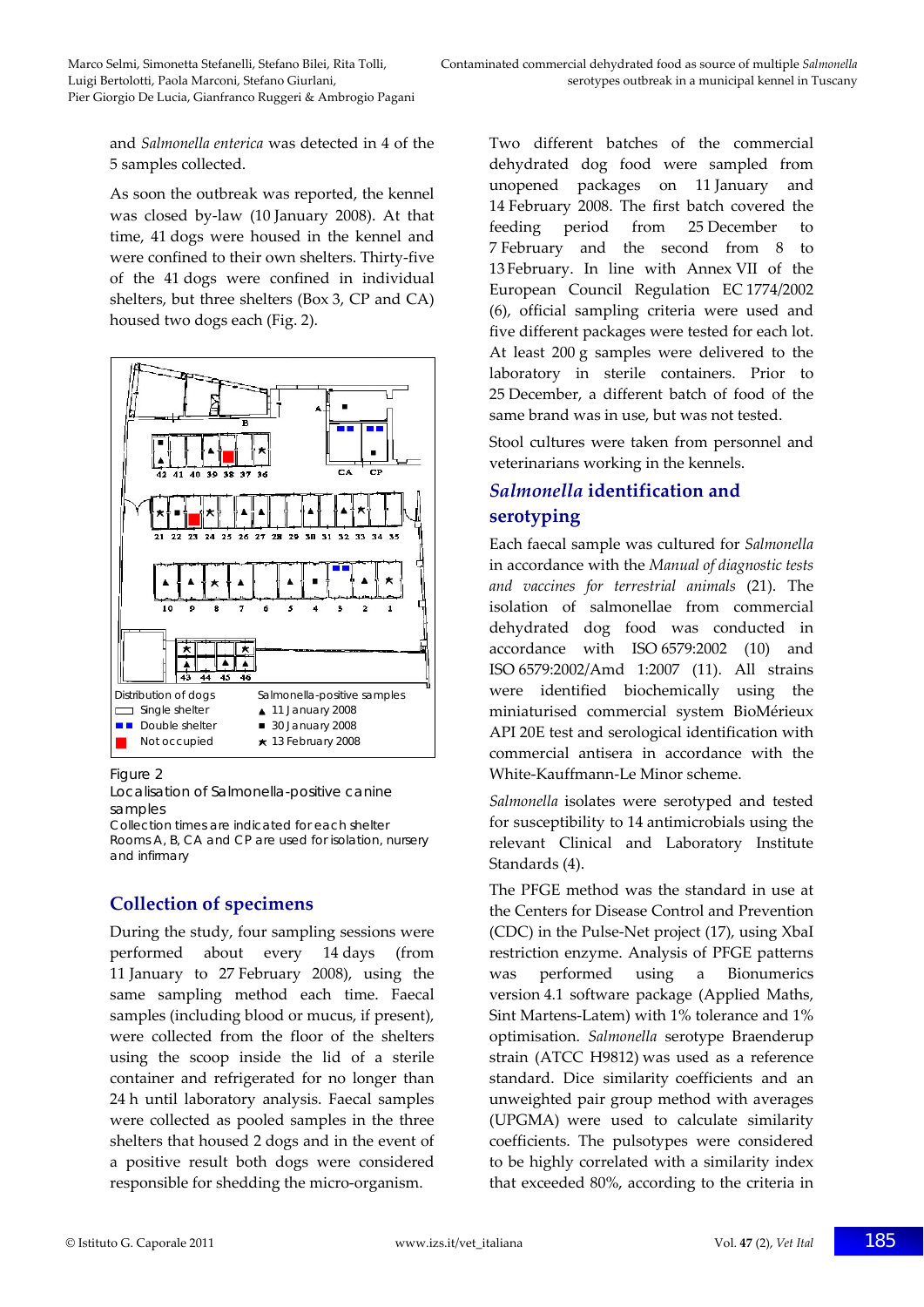use at the Department of Infectious, Parasitic, and Immune‐Mediated Diseases of the *Istituto Superiore di Sanità* in Rome.

#### **Statistical analysis**

The Mantel test was used to evaluate the spatial and temporal correlation between cases (13), comparing matrices based on nearest neighbour's spatial distances and temporal distances (in days).

Animal sex, size and ownership status were evaluated as risk factors using the Chi‐square test.

All statistical tests were performed by using the R computer program (16).

# **Results**

Sampling of five symptomatic dogs (31 Dec), gave four positive results. As a consequence, the kennel was closed and the dogs were housed in isolation in their shelters. Official procedures, including appropriate strategies for control of faecal/oral transmission of the disease, were introduced to minimise the risk of transmission to other dogs and from dogs to humans.

During the study session, samples of 'diarrhetic' and 'normal' faeces were cultured for pathogenic bacteria: 24 out of the 36 shelters and 25 out of the 41 dogs revealed at least one faecal sample that was positive for *Salmonella* (66.6% CI 50.7‐82.3 and 61.0% CI 44.5‐75.8, respectively). Infection prevalence per sampling ranged from 12.5% to 34%. The dogs were treated orally with enrofloxacin for 5 days (5 mg/kg) and checked again 10 days after each antibiotic cycle. Good clinical response to the antibiotic was observed. The distribution of the positive cases in the shelters of the kennel per sampling session is given in Figure 2.

Both dehydrated dog food lots (9 out of 10 samples) were positive for *Salmonella*.

In total, from 174 faecal samples and 10 dehydrated food samples were obtained. A total of 31 isolates and were identified, belonging to 10 different serotypes. In the faecal samples, *S.* Livingstone was isolated four times, *S.* Montevideo and *S.* Worthington three times, *S.* Muenster twice and *S.* Derby, *S.* Give and *S.* Isangi once each. In the dehydrated food samples, *S.* Thompson was isolated six times; *S.* Montevideo three times, *S.* Anatum and *S.* Seftenberg twice *S.* Livingstone and *S.* Muenster and *S.* Worthington once each. The distribution of the serotypes identified is presented in Table I and the similarities among PFGE restriction patterns is shown in Figure 3.

#### Table I

| Description of <i>Salmonella</i> serotypes identified in food and faecal samples |
|----------------------------------------------------------------------------------|
| (31 December 2007-27 February 2008)                                              |

| Date of identification | Salmonella serotype                                                                                     |                                                                                          |
|------------------------|---------------------------------------------------------------------------------------------------------|------------------------------------------------------------------------------------------|
|                        | Faecal sampling session                                                                                 | Food lot sampling session                                                                |
| 31 December            | S. Isangi                                                                                               |                                                                                          |
| 11 January             | S. Give<br>S. Livingstone <sup>(1)</sup>                                                                | S. Thompson<br>S. Anatum<br>$S.$ Montevideo <sup>(2)</sup><br>S. Muenster <sup>(3)</sup> |
| 30 January             | S. Livingstone <sup>(4)</sup><br>S. Montevideo <sup>(5)</sup>                                           |                                                                                          |
| 13-14 February         | S. Derby<br>S. Worthington <sup>(6)</sup><br>S. Montevideo <sup>(7)</sup><br>S. Muenster <sup>(8)</sup> | S. Worthington <sup>(9)</sup><br>S. Livingstone(10)<br>S. Seftemberg                     |
| 27 Febuary             | Salmonella-negative                                                                                     | Introduction of a new dehydrated dog<br>food brand in use                                |

Superscript letters different serotype strains progressively isolated from faeces and food by pulsed-field gel electrophoresis (see matching figures in ID No. column in Figure 3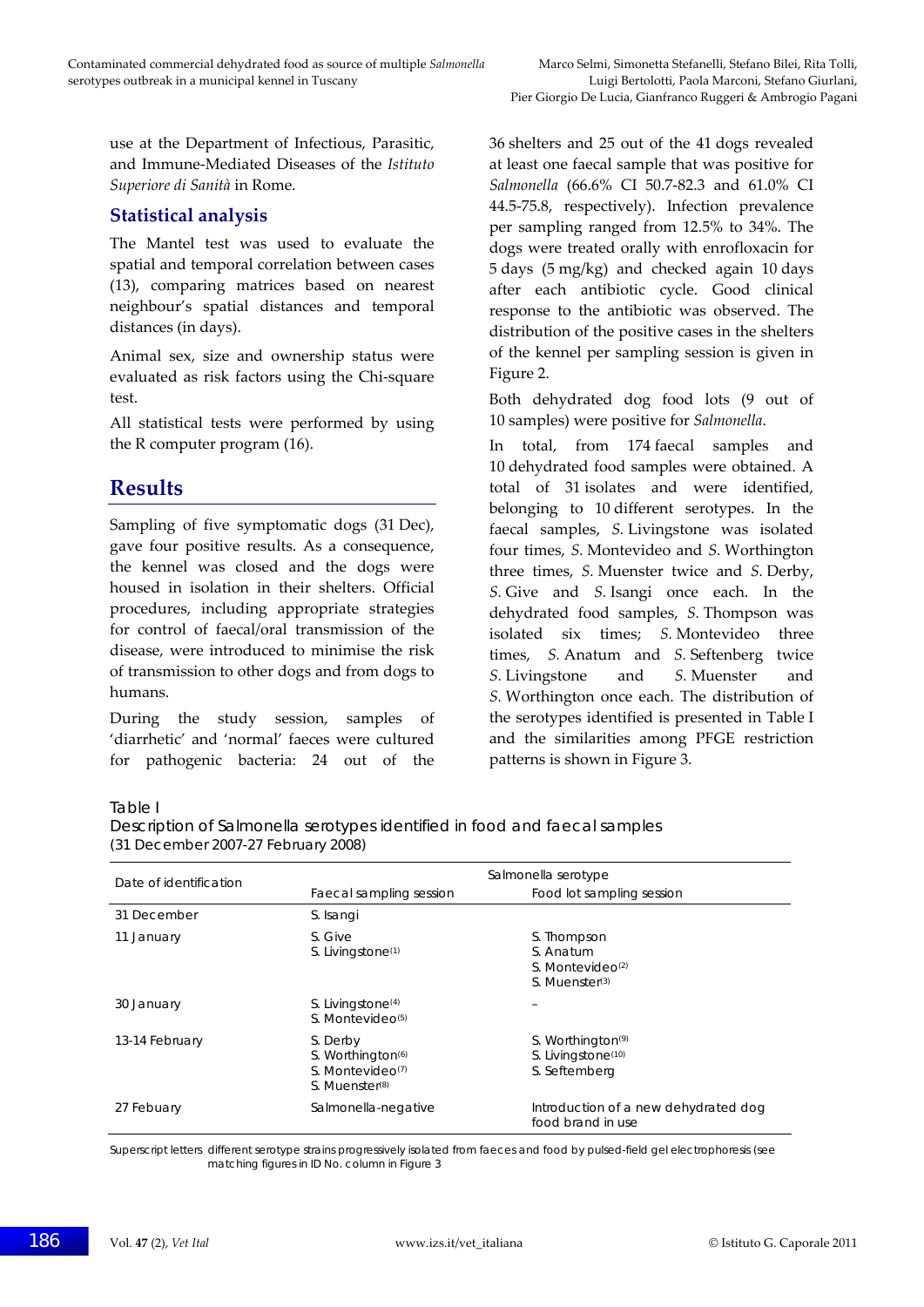

#### Figure 3

Comparison of XbaI pulsed-field gel electrophoresis pattern of *Salmonella* isolates from faeces and food The ID code enables identification in chronological order, in relation to the time of isolation of the different strains in the sampling session

All isolated strains did not show resistance to individual antimicrobials, with the exception of *Salmonella* serotype Worthington isolated from faeces that showed multiple resistance to ampicillin, chloramphenicol, streptomycin, sulfisoxazole, trimethoprin‐sulphametoxazol and tetracycline.

During the study session, no association was observed among positive dogs in relation to sex, size and ownership status ( $\chi^2$  *p*>0.05 in all tests). No spatio‐temporal correlation of the cases was found that supported the absence of direct transmission among animals (Mantel test *p*>0.05).

Veterinarians and kennel personnel were tested for *Salmonella* and all results were negative.

# **Discussion**

The results revealed that several different *Salmonella* serotypes from food and faeces were present. The PFGE showed similarities between the serotypes isolated (Muenster, Worthington, Montevideo and Livingstone) from both food and canine faecal samples.

*Salmonella* serotypes Muenster, Worthington and Montevideo showed a similarity index (SI) of 100%, while serotype Livingstone an SI of 95.7%. Since the pulsotypes were considered to be highly correlated with a similarity index that exceeded 80% and serotype Livingstone was found in a batch of dog food that was not yet in use at the kennel when it was isolated from the faeces, it was possible to confirm that dehydrated food was the original source of three serotypes (Muenster, Worthington and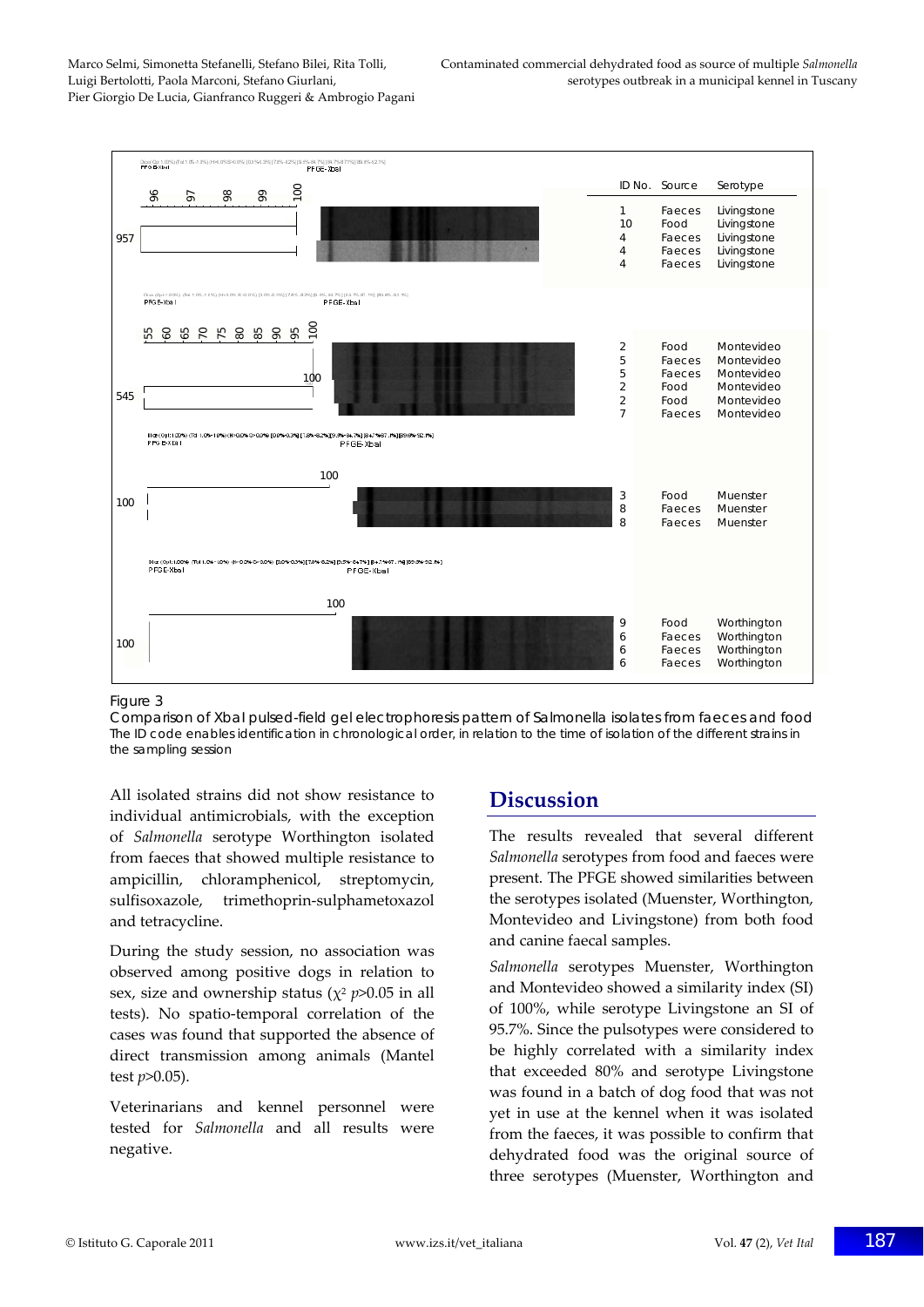Montevideo). The results did not indicate that food was the source of all of the serotypes shed. In fact, dogs also carried *Salmonella* serotype Give, Derby, Isangi, a different pulsotype of Montevideo  $(SI = 54.5%)$  and serotype Livingstone. It is not clear how these pathogens were introduced into the kennel. They could have been present in dry food used previously or they might have been circulating already as saprophytic strains in the dogs (20). The high level of qualitative contamination observed in the two batches made isolation difficult for any single serotype.

On the contrary, *Salmonella* serotypes Anatum, Seftenberg and Thompson, were isolated from food but not from faeces. It is possible that there was a difference in the shedding likelihood related to serotypes, as reported for *Salmonella* Thompson (7). Other reasons can justify these results, in particular: these serotypes can be less virulent for dogs, they cannot colonise canine gut or they were present in the food in low bacterial loads. It is also possible that the dogs gave false‐negative results because the sampling frequency, once every 15 days was inadequate for cases of intermittent shedding.

A comparison of isolates from faeces and from food revealed that *Salmonella* serotype Worthington had a different antimicrobial susceptibility pattern. In this case, the additional resistance of the canine isolates that was observed in the absence of selective antimicrobial used, appears to have originated from the transfer of resistance genes from viruses or other bacteria housed in the intestinal tract of the dogs. However, the evidence of enteric colonisation by nonresistant *Salmonella* in dogs, the acquiring of resistance plasmids *in loco* and the subsequent spread of specific serotypes harbouring these plasmids, emphasised the fact that a kennel can be a source of additional risk for *Salmonella* infection in humans. Transfer of resistance determinants were not been investigated here.

The causal relationship between food and faecal isolates clarified by molecular typing led to an epidemiological investigation of this outbreak. This likelihood was evaluated in the study introducing the Mantel test which

allows for statistical testing of the interaction of incidence of infectious diseases in space and over time, demonstrating that there was no space and time interaction in the evolution of *Salmonella* cases in this outbreak. This result, confirmed by the good clinical response to the antibiotic cycle, suggested that the incidence evaluated in the study agreed with the shedding rate in dogs fed with the contaminated food in the kennels.

Since this study is based on a field investigation, the results point to a problem of contamination of dehydrated dog food which is largely used in Italy to feed kennel dogs for reasons of safety, nutritional value and handiness in administration and storage. The shedding rate observed, considering the confidence interval for sampling (2%‐23% and 19%‐49%), included the value reported by other authors in dogs fed with a commercial and home‐made raw food diet (7, 12). Since the shedding rate relates to the total load of salmonellae in the food, the results of our study suggest that the microbial load in dehydrated food can be comparable to the load in raw food. This outcome was remarkable because one may expect the microbial load to be lower in processed feed materials, such as dehydrated food.

# **Conclusions**

In this study, dogs fed with *Salmonella*‐ contaminated dry food, shed salmonellae for at least two weeks. We noted that certain serotypes spread particularly in dogs which serve as an amplifier and intermediate source for humans, sometimes modifying the resistance pattern of the serotypes. This result suggests that dogs play an active role in the transmission of salmonellosis to humans. The canine isolate of *Salmonella* serotype Worthington showed resistance against trimethoprim‐sulphametoxazol. This aspect is important for Italian public health management because this antibiotic is still in use as a second choice in the treatment of intestinal infection of young patients.

In this study, the epidemiological links between the outbreak observed in the kennels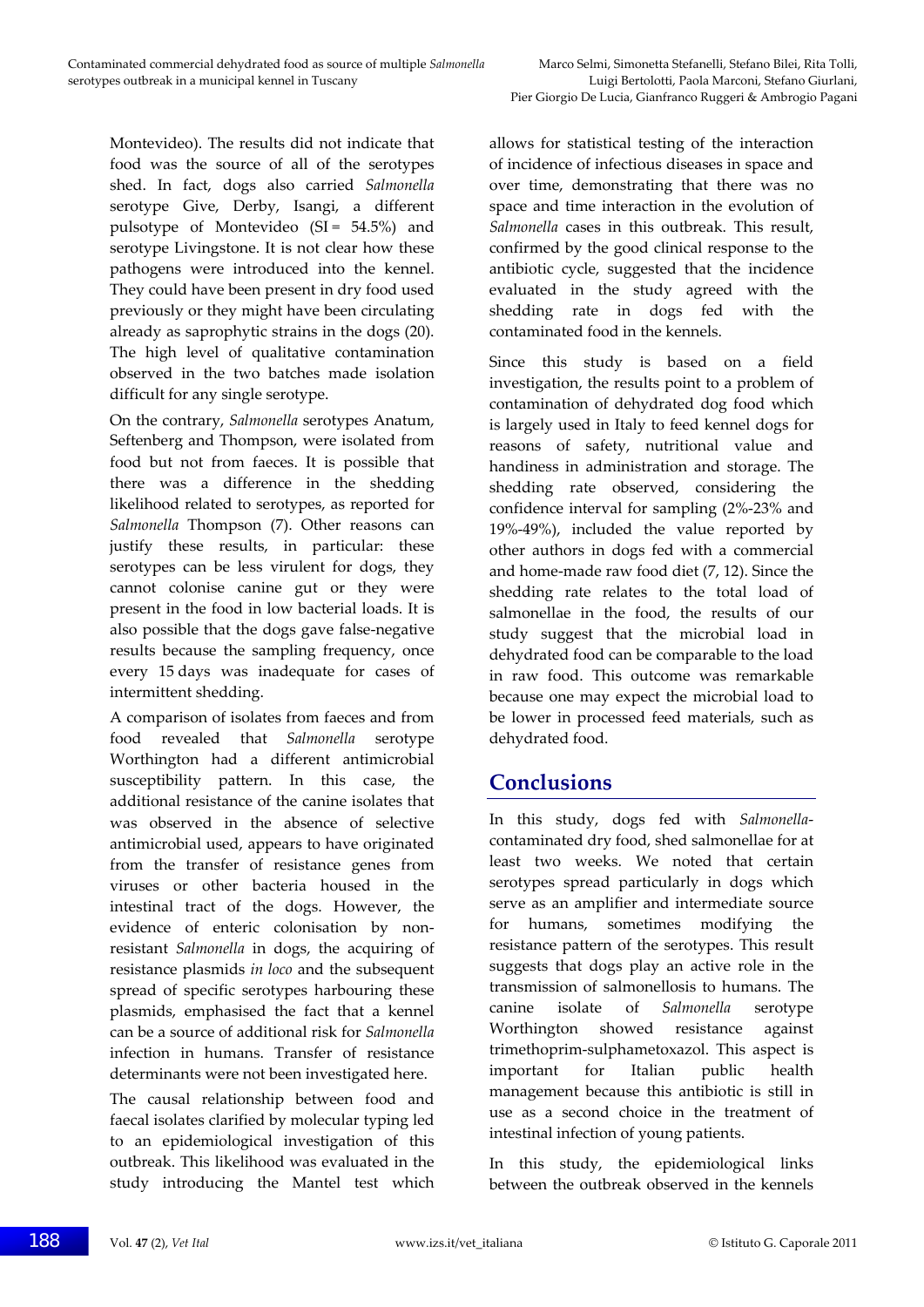and the intake of infected food was demonstrated as being the unique source of transmission of *Salmonella* to the dogs. At the same time, the risk of transmission among dogs and from dogs to humans, appeared to be controllable by introducing appropriate health strategies.

As a consequence of the outbreak, an official investigation was conducted in the premises of origin and all necessary checks were made by local health authorities. Later, the self‐ monitoring plan manager of the plant reported

that, although the absence of *Salmonella* contamination was confirmed in the raw materials, the final product remained contaminated, therefore accurate investigations of all the sections of the plant were conducted and corrective action was taken, resulting in the manufacture of *Salmonella*‐free food.

## **References**

- 1. Centers for Disease Control and Prevention (CDC) 2008. Multistate outbreak of human *Salmonella* infections caused by contaminated dry dog food – United States, 2006-2007. *MMWR*, **57**, 521-524.
- 2. Chengappa M.M., Staats J., Oberst R.D., Gabbert N.H. & McVey S. 1993. Prevalence of *Salmonella* in raw meat used in diets of racing greyhounds. *J Vet Diagn Invest*, **5**, 372-377.
- 3. Clark C., Cunningham J., Ahmed R., Woodward D., Fonseca K., Isaacs S., Ellis A., Anand C., Ziebell K., Muckle A., Sockett P. & Rodgers F. 2001. Characterization of *Salmonella* associated with pig ear dog treats in Canada. *J Clin Microbiol* **39**, 3962-3968.
- 4. Clinical and Laboratory Standards Institute (CLSI) 2008. Performance standards for antimicrobial disk and dilution susceptibility tests for bacteria isolated from animals. Approved Standard, Third Edition. CLSI, Wayne, Pennsylvania, M31-A2, **28** (8) (www.clsi.org/source/orders/free/m31-a3.pdf accessed on 8 June 2011).
- 5. Corradini L., Salami P. & Zavanella M. 1979. Detection of *Salmonella* carriers among the dogs of the province of Ferrara. Isolations in 1 year and antibiotic resistance [in Italian]. *Annali Sclavo*, **21**, 303- 306.
- 6. European Council (EC) 2002. Regulation (EC) 1774/2002 of the European Parliament and of the Council of 3 October 2002 laying down health rules concerning animal by-products not intended for human consumption. *Off J*, **L 273**, 1-95 (eur-lex.europa.eu/LexUriServ/LexUriServ.do?uri=OJ:L: 2002:273:0001:0095:en:pdf accessed on 20 December 2010).
- 7. Finley R., Ribble C., Aramini J., Vandermeer M., Popa M., Litman M. & Reid-Smith R. 2007. The risk of salmonellae shedding by dogs fed *Salmonella*-contaminated commercial raw food diets. *Can Vet J*, **48**, 69-75.
- 8. Galton M.M. 1969. Humans and pets as sources of salmonellae. *J Am Oil Chem Soc*, **46**, 230-232.
- 9. Grimont P.A.D. & Weill F.-X. 2007. Antigenic formulae of *Salmonella* serovars, 9th Ed. WHO Collaborating Centre for Reference Research on *Salmonella*, Institut Pasteur, Paris, 166 pp (www.pasteur.fr/sante/clre/cadrecnr/salmoms/WKLM\_En.pdf accessed on 19 December 2010).
- 10. International Organization for Standardization (ISO) 2002. ISO 6579:2002 Microbiology of food and animal feeding stuffs – Horizontal method for the detection of *Salmonella* spp. ISO, Geneva, 27 pp.
- 11. International Organization for Standardization (ISO) 2007. ISO 6579:2002/Amd 1 2007 Annex D: Detection of *Salmonella* spp. in animal faeces and in environmental samples from the primary production stage. ISO, Geneva, 9 pp.
- 12. Joffe D.J. & Schlesinger D.P. 2002. Preliminary assessment of the risk of Salmonella infection in dogs fed raw chicken diets. *Can Vet J*, **43**, 441-442.
- 13. Mantel N. 1967. The detection of disease clustering and a generalized regression approach. *Cancer Res*, **27**, 209-220.
- 14. Marks S.L. & Kather E.J. 2003. Bacterial-associated diarrhea in the dog: a critical appraisal. *Vet Clin North Am Small Anim Prac*, **33**, 1029-1060.
- 15. Morse E.V., Duncan M.A., Estep D.A., Riggs W.A. & Blackburn B.O. 1976. Canine salmonellosis: a review and report of dog to child transmission of *Salmonella enteritidis*. *Am J Public Health*, **66**, 82-84.
- 16. R Foundation for Statistical Computing 2010. R: a language and environment for statistical computing, Reference Index, The R Development Core Team, Version 2.12.1 (2010-12-16). The